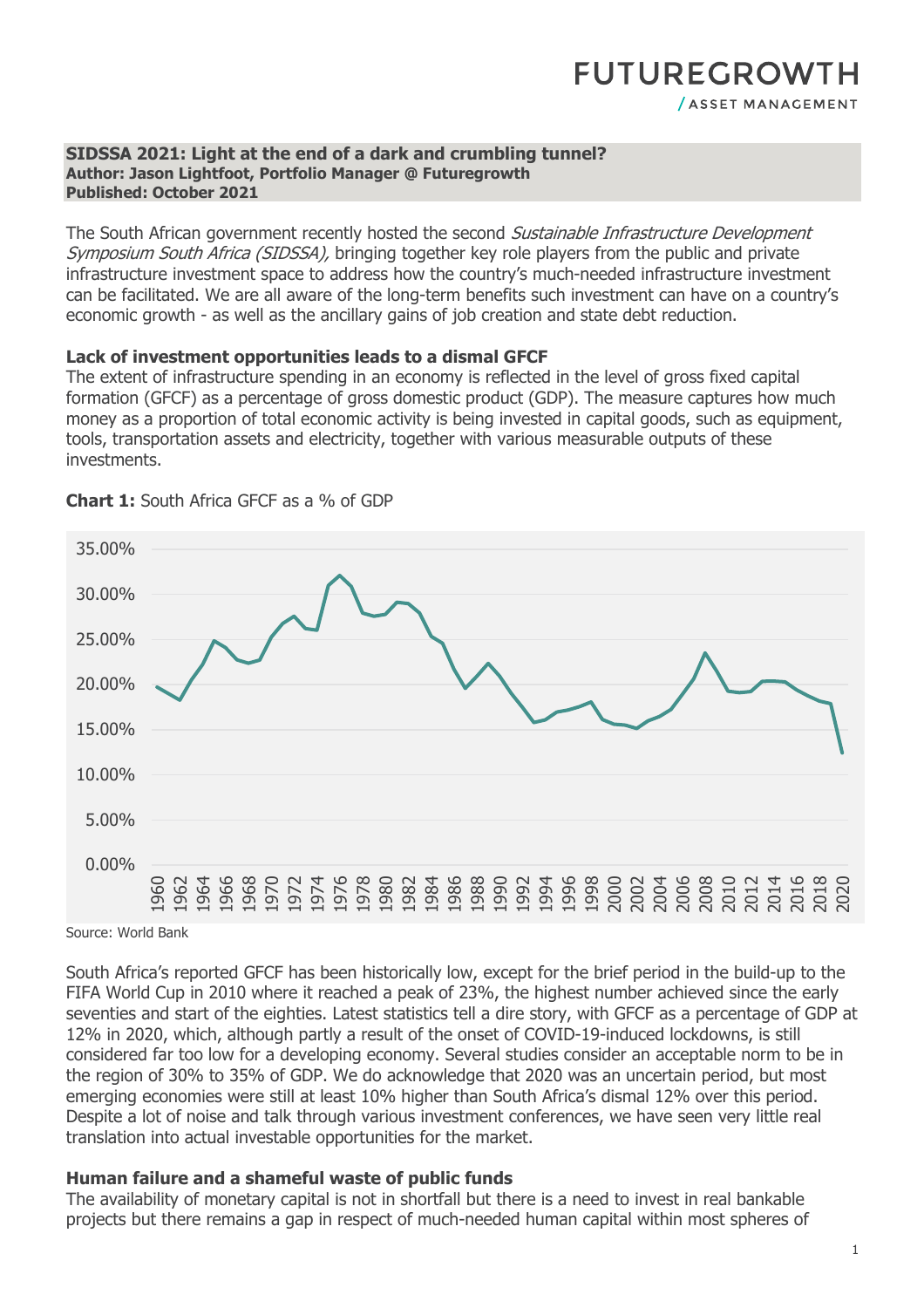# **FUTUREGROWTH**

/ ASSET MANAGEMENT

government, in terms of ensuring that project feasibility studies and project preparation are undertaken in a diligent fashion to ensure that they reach a stage where risk-adjusted capital can be applied.

A glaring example, and one of many where the government is failing on this front, is when one looks at the state of South Africa's municipalities. Ineffectual, unqualified and cadre-driven deployment results in a bleak picture when one looks at the audit outcomes for 2019/2020 presented in a recent Auditor General Report. Out of 257 municipalities, only 27 showed a clean bill of health, with 57 failing to deliver financial statements at all. Overall, R26 billion of irregular spending was also recorded, a despicable and unacceptable waste of public funds.

How could this money have been better spent? R26 billion could have funded the creation of 260 schools, 47 three-hundred-bed district hospitals, or 65 000 affordable housing units - providing a home for more than a quarter of a million South Africans.



### **Some hope, some despair – and several lingering qualms**

The constitution and creation of Infrastructure South Africa (ISA) and the Infrastructure Fund have gone a long way in terms addressing many of the concerns around project preparation and feasibility studies over the past two years. However, the long-term success of these initiatives will largely depend on a coherent and succinct policy within government to ensure that there are no blockages to stifle their success.

The politicisation of infrastructure remains a big concern, a key example of this being a Minister with two opposing portfolios (Energy and Mineral Resources) bent on maintaining South Africa's dependency on coal despite huge reduction incentives being placed on the table by the developed world. The Integrated Resource Plan of 2019 allows for a greater dependency on renewable energy over the ensuing years, and it doesn't make sense not to take advantages of grants and financial incentives that could assist the likes of Eskom in its path to a just transition, which will likely require R190 billion to fund various ownbuilt and run renewable initiatives. The state-owned entity remains heavily indebted through previous instances of mismanagement and malfeasance.

We are, however, seeing some green shoots and some success stories coming out of the creation of ISA and the management of the Infrastructure Fund under the arm of the Development Bank of Southern Africa. But it is still concerning that there were 62 projects mooted at SIDSSA 2020, with close to half of those still forming part of the 55 projects mentioned at SIDSSA 2021 – with no clarity as to what happened to the rest of the projects mentioned in 2020.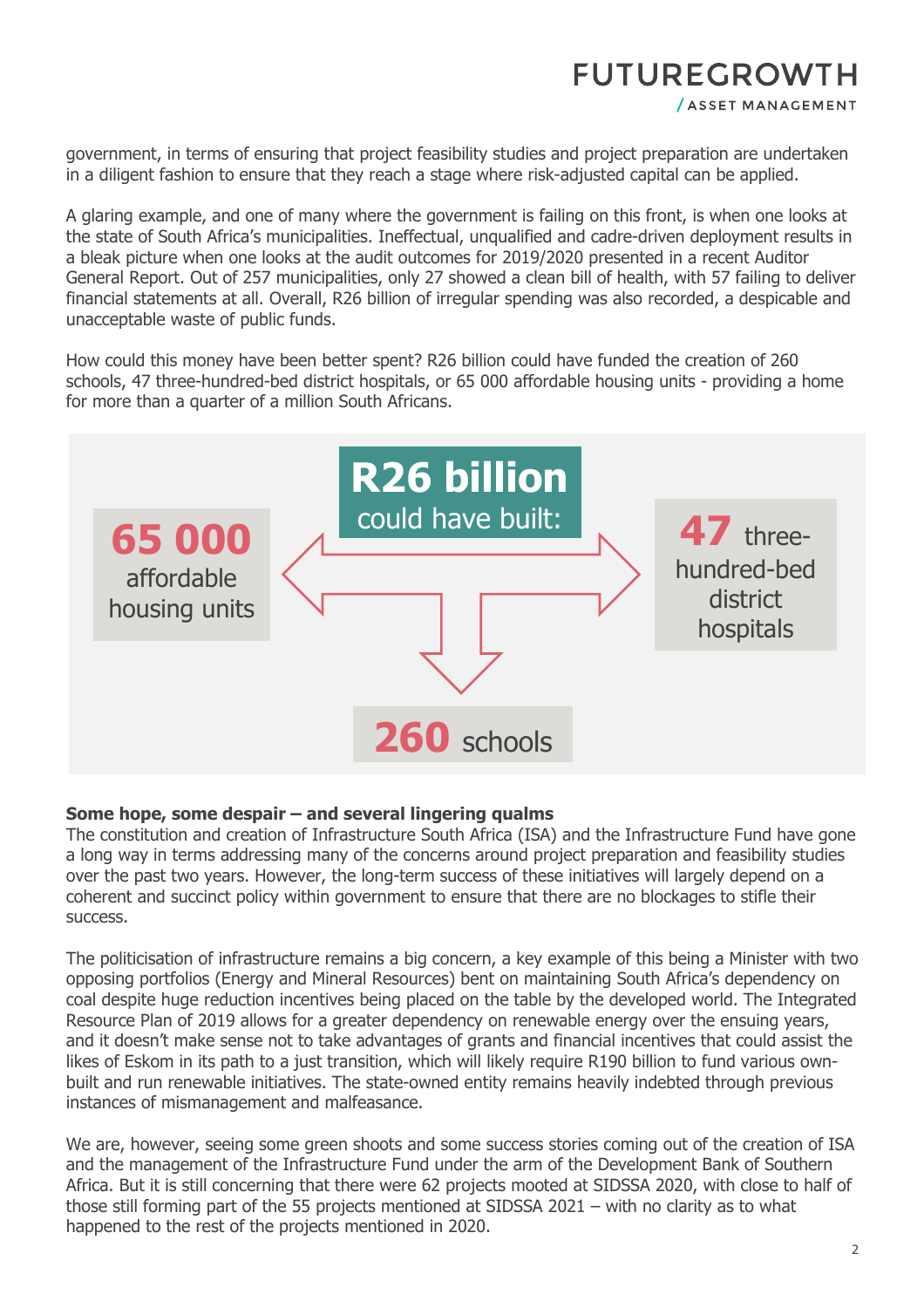# **FUTUREGROWTH**

/ ASSET MANAGEMENT

### **A rare success**

While it is evident that very few transactions have reached a state of bankability, one success story is worth mentioning: Phase 2 of the Lesotho Highlands Water Project. This reached financial close earlier this year, drawing in billions of Rands of funding across the capital markets.



Image: World Bank

The Lesotho Highlands Water Project forms part of the Integrated Vaal River System that supports development in the provinces of Gauteng, Mpumalanga, Free State, North-West, Limpopo and Northern Cape by augmenting the yield of the Vaal River System.

### **Some capacity in place but much work to be done**

South Africa's total infrastructure funding gap has now grown from R1.6 trillion to over R1.8 trillion and it remains a concern that more than 90% of these transactions are still in the initial stages from a project life cycle perspective. In spite of this, the market remains *cautiously* optimistic that it won't have to endure in the future what it has become accustomed to in the past: great concepts followed by dismal implementation.